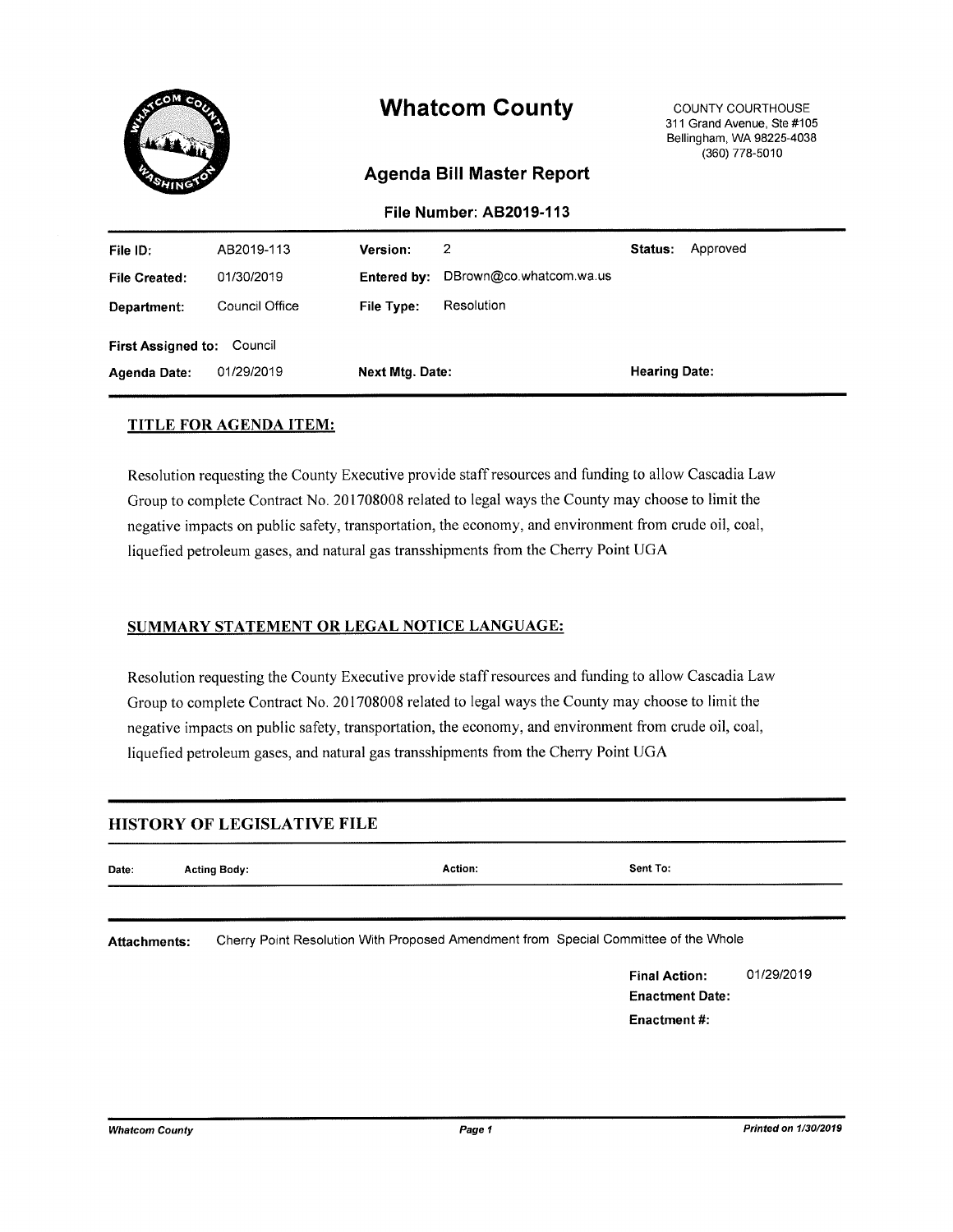| $\mathbf{1}$<br>$\overline{2}$                                | PROPOSED BY: BROWNE, DONOVAN AND SIDHU<br><b>INTRODUCTION DATE: JANUARY 29, 2019</b>                                                                                                                                                                                                                                                                                                                                                                                                                                                                                                                                                                                                                                                                                                                                |
|---------------------------------------------------------------|---------------------------------------------------------------------------------------------------------------------------------------------------------------------------------------------------------------------------------------------------------------------------------------------------------------------------------------------------------------------------------------------------------------------------------------------------------------------------------------------------------------------------------------------------------------------------------------------------------------------------------------------------------------------------------------------------------------------------------------------------------------------------------------------------------------------|
| 3<br>$\overline{4}$                                           | RESOLUTION NO. 2019-004                                                                                                                                                                                                                                                                                                                                                                                                                                                                                                                                                                                                                                                                                                                                                                                             |
| 5<br>$\epsilon$<br>$\overline{7}$<br>8<br>9<br>10<br>11<br>12 | REQUESTING THE COUNTY EXECUTIVE PROVIDE STAFF RESOURCES AND FUNDING<br>TO ALLOW CASCADIA LAW GROUP TO COMPLETE CONTRACT NO. 201708008<br>RELATED TO LEGAL WAYS THE COUNTY MAY CHOOSE TO LIMIT THE NEGATIVE<br>IMPACTS ON PUBLIC SAFETY, TRANSPORTATION, THE ECONOMY, AND<br>ENVIRONMENT FROM CRUDE OIL, COAL, LIQUEFIED PETROLEUM GASES, AND<br>NATURAL GAS TRANSSHIPMENTS FROM THE CHERRY POINT UGA                                                                                                                                                                                                                                                                                                                                                                                                                |
| 13<br>14<br>15                                                | <b>WHEREAS, RCW 36.70A.020 (Planning goals) requires legislators to balance</b><br>multiple goals including (5) Economic development, and (10) Environment; and                                                                                                                                                                                                                                                                                                                                                                                                                                                                                                                                                                                                                                                     |
| 16<br>17<br>18<br>19<br>20<br>21<br>22                        | <b>WHEREAS,</b> the Council has significant concerns about protecting our environment,<br>has spoken extensively about the need to limit the ability of the existing facilities being<br>converted into unrefined fossil fuel transshipment facilities because of the opportunity for<br>the significant health, safety and transportation impacts that would result if the amount of<br>unrefined fossil fuels transiting Whatcom County was to increase significantly; and                                                                                                                                                                                                                                                                                                                                        |
| 23<br>24<br>25<br>26                                          | <b>WHEREAS,</b> the Council recognizes that the existing refineries have made recent<br>investments in facilities such as renewable fuel production and blending-which it believes<br>will continue; and                                                                                                                                                                                                                                                                                                                                                                                                                                                                                                                                                                                                            |
| 27<br>28<br>29<br>30                                          | <b>WHEREAS,</b> the Council is committed to preserving the thousands of family wage<br>jobs of those employed by the refineries and their contractors while the transition from<br>refined fossil fuels to renewables is underway; and                                                                                                                                                                                                                                                                                                                                                                                                                                                                                                                                                                              |
| 31<br>32<br>33<br>34<br>35<br>36<br>37<br>38<br>39<br>40      | <b>WHEREAS,</b> the Council has frequently expressed that one of its key concerns about<br>increased transshipments of unrefined fossil fuels is the resulting increase in vessel traffic<br>within the waters of Whatcom County that would expose critical species such as herring,<br>salmon and Southern Resident Orca whales to additional risks. The county wants to reduce<br>the risk of spills and collisions with marine mammals by preventing the increase in Puget<br>Sound tanker traffic that would occur if regional demand had to be augmented with refined<br>fuels brought in from other, likely less efficient and environmentally responsible refineries<br>from other parts of the world - by ensuring the refineries at Cherry Point can continue to<br>meet the demands of regional markets,. |
| 41<br>42<br>43<br>44                                          | <b>WHEREAS</b> , in the 2017 budget the County allocated \$150,000 for legal assistance<br>and contracted to spend \$75,000 with Cascadia Law Group to undertake items (1) and (2)<br>in the Scope of Work as provided in EXHIBIT "A"; and                                                                                                                                                                                                                                                                                                                                                                                                                                                                                                                                                                          |
| 45<br>46<br>47<br>48                                          | <b>WHEREAS</b> , the first and second tasks were completed, but the third "developing<br>proposed Comprehensive Plan amendments and associated code and rule amendments for<br>Council consideration", was not and the relevant budget allocation has since expired, and                                                                                                                                                                                                                                                                                                                                                                                                                                                                                                                                            |
| 49<br>50<br>51<br>52<br>53                                    | <b>WHEREAS, lacking the resources to undertake its own research, councilmembers</b><br>with assistance from third parties, produced a preliminary draft containing proposed<br>changes to the County Comprehensive Plan and County Code, which could have unintended<br>consequences; and                                                                                                                                                                                                                                                                                                                                                                                                                                                                                                                           |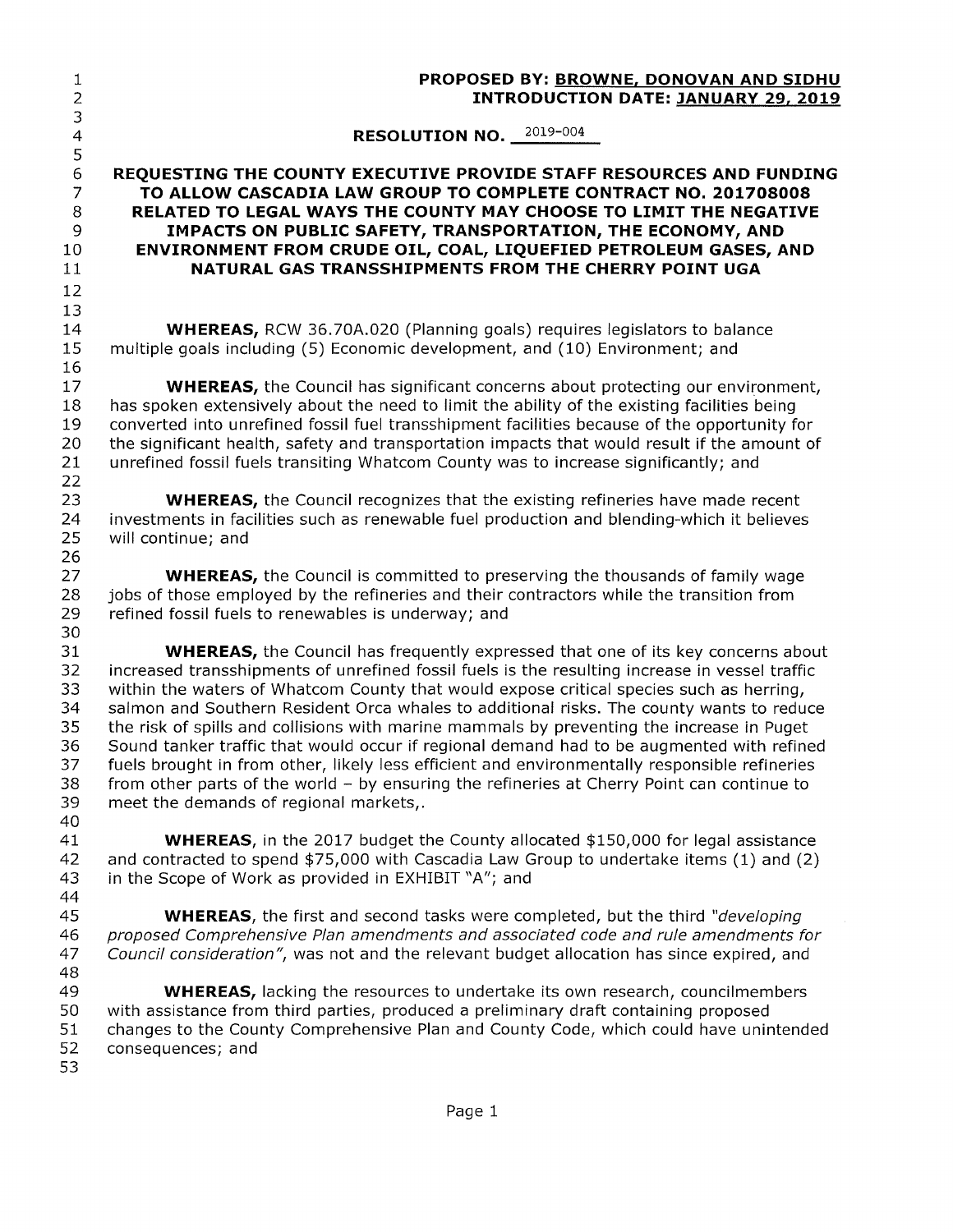**WHEREAS,** the Council has expressed goals for a more robust permitting, SEPA and  $\mathbf{1}$  $\overline{2}$ EIS processes related to new and expanded fossil fuel facilities in the County Council's and  $\mathfrak{Z}$ October 9, 2018 and January 15, 2019 proposals; and  $\overline{4}$ 

5 WHEREAS, the County Council has summited draft Comprehensive Plan, Title 20, 6 Title 22, and Tile 16 language related to new and expanded fossil fuel facilities at Cherry  $\overline{7}$ Point on January 15, 2019 for the Planning Commission to consider; and

8 9 **WHEREAS,** the County Council recognizes the Council's proposal would benefit from 10 additional legal review and recommendations for Comprehensive Plan and Code language,  $11$ per the Scope of Work with Cascadia Law Group [Exhibit A], particularly with regard to proposed language affecting waivers and exemptions from conditional use permitting that  $12<sub>2</sub>$ 13 may be too restrictive; and 14

15 **WHEREAS,** the County Council also recognizes the final language should, without delay, allow minor projects associated with fossil fuel facilities, such as office expansion, 16 parking lots, regular maintenance, equipment replacement, accessory buildings, safety 17 18 upgrades, radio communications facilities, storage buildings, guard buildings, etc. that do 19 not expand capacity for fossil fuel shipments, processing, storage, and emissions at existing 20 fossil fuel facilities, nor result in substantive changes in uses of existing fossil fuel facilities;  $21$ and

22 23 **WHEREAS, the County Council respectfully recognizes that the County Executive** 24 and a majority of the Council have different perspectives on changes to regulations related 25 to Cherry Point, nonetheless the Council believes it is in the best interests of the community 26 to bring this issue to a conclusion sooner rather than later.

27 28 NOW, THEREFORE, BE IT RESOLVED, that in order for the Council to bring this 29 issue to a speedy conclusion the Council respectfully requests that the County Executive 30 approve up to an additional \$40,000 of the \$75,000 remaining of the original budget 31 allocation for the Cascadia Law Group to work with the Planning and Development Services 32 department as it assists the Council in its deliberations; and 33

34 BE IT FURTHER RESOLVED, that Council requests Planning and Development 35 Services (PDS) work with Cascadia Law Group to provide the County Council with draft Comprehensive Plan and code language that addresses each of the following issues, and 36 37 where possible identifies and uses established code language from other jurisdictions, to be 38 forwarded to the Planning Commission, that:

39 40 a. Prohibits additional new fossil fuel refineries in Cherry Point beyond the existing British Petroleum, Phillips 66 and Petrogras facilities as our community has 41 42 already taken on "our fair share" of the public health, safety and environmental 43 risks associated with fossil fuel facilities and does not deserve any additional 44 increase in risk that new facilities would bring; and 45 b. Prohibits any new crude oil transshipment facilities that have any other purpose 46 47 other than suppling raw materials to the existing refineries; and 48 c. Prohibits conversion of any existing refinery into a facility primarily serving as a 49 50 crude oil transshipment facility; and 51 52 d. Allows expansion of existing refining capacity in proportion to certain criteria, 53 such as a to a rolling five year projection of the combined regional population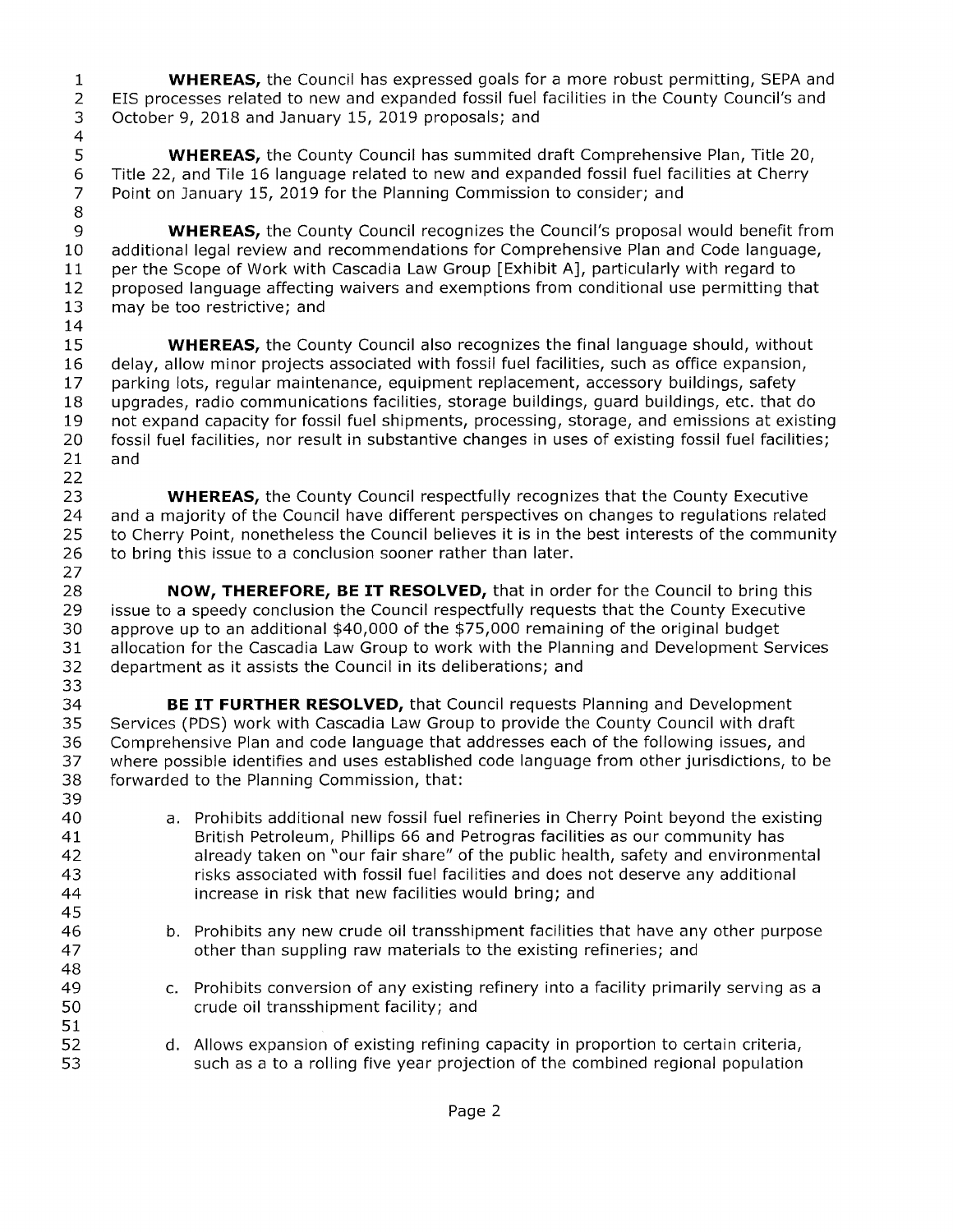| $\mathbf{1}$<br>$\mathbf{2}$<br>3                              | growth of Washington State and British Columbia as determined by their<br>respective published government forecasts; and                                                                                                                                                                                                                                                                                                                                                                                                                                                                                                                           |
|----------------------------------------------------------------|----------------------------------------------------------------------------------------------------------------------------------------------------------------------------------------------------------------------------------------------------------------------------------------------------------------------------------------------------------------------------------------------------------------------------------------------------------------------------------------------------------------------------------------------------------------------------------------------------------------------------------------------------|
| $\overline{\mathbf{4}}$<br>5<br>6<br>$\overline{7}$<br>$\,8\,$ | e. Considers requiring an initial and updated greenhouse gas analysis each time a<br>refinery and/or storage capacity of an existing facility is expanded by more than<br>one (1) percent over the baseline ("Baseline") as of the date code changes are<br>adopted; and                                                                                                                                                                                                                                                                                                                                                                           |
| 9<br>f.<br>10<br>11<br>12                                      | Requires identification of "Facility Emissions" which are defined as the<br>greenhouse gas emissions associated with local fossil fuel facilities, including but<br>not limited to                                                                                                                                                                                                                                                                                                                                                                                                                                                                 |
| 13<br>14<br>15<br>16                                           | the transportation within the borders of Whatcom County of refined and<br>Ι.<br>unrefined fossil fuels to and from a facility located within the Cherry Point<br>Heavy industrial area, and                                                                                                                                                                                                                                                                                                                                                                                                                                                        |
| 17<br>18<br>19                                                 | Π.<br>the refining and processing of fossil fuels located within the Cherry Point<br>Heavy industrial area; and                                                                                                                                                                                                                                                                                                                                                                                                                                                                                                                                    |
| 20<br>21<br>22<br>23                                           | g. At a minimum require local mitigation of (such as carbon offset programs that are<br>deployed within Whatcom County's borders) Facility Emissions, above the<br>Baseline; and                                                                                                                                                                                                                                                                                                                                                                                                                                                                   |
| 24<br>25<br>26<br>27<br>28                                     | h. Considers credits for the Net Positive environmental impacts of modifications to<br>facilities such as programs such as energy recovery from animal waste and when<br>calculating carbon offset obligations. "Net Positive" shall mean the net impact<br>after factoring in:                                                                                                                                                                                                                                                                                                                                                                    |
| 29<br>30<br>31                                                 | I.<br>fossil fuel inputs for transportation, as well as reduced landfill use and<br>methane emissions in the case of animal or plant waste; and                                                                                                                                                                                                                                                                                                                                                                                                                                                                                                    |
| 32<br>33<br>34                                                 | fossil fuel inputs, environmental degradation, habit loss ect. in the<br>II.<br>case of biofuels such as palm oil or corn grown for bio fuels; and                                                                                                                                                                                                                                                                                                                                                                                                                                                                                                 |
| 35<br>i.<br>36<br>37<br>38<br>39<br>40<br>41<br>42<br>43       | Aims to reduce the opportunity for the significant transportation, health and<br>safety risks to the community that would likely occur should the existing<br>refineries be converted to crude oil transshipment facilities by prohibiting the<br>construction of additional fossil fuel storage tanks above the current ratio of<br>Storage Capacity to Refining Capacity in existence as the date code changes are<br>adopted. For this section "Storage Capacity" is defined as total volume of all<br>tanks at a facility and "Refining Capacity" is defined as the average monthly<br>volume of refining, in the preceding calendar year; and |
| 44<br>j.<br>45<br>46<br>47<br>48<br>49<br>50<br>51<br>52       | Considers that any expansion in storage or refining capacity greater than one (1)<br>percent above Baseline shall require ongoing identification of all responsible<br>parties involved in the transportation of crude and refined fossil fuels, the storage<br>and refining of such, and proof of insurance great enough to cover any<br>"Reasonable Worst Case Scenario" that could occur within the borders of<br>Whatcom County. The insurance shall be required for as long as the particular<br>refinery is operating and shall be increased annually to reflect any increase in the<br>Consumer Price Index; and                            |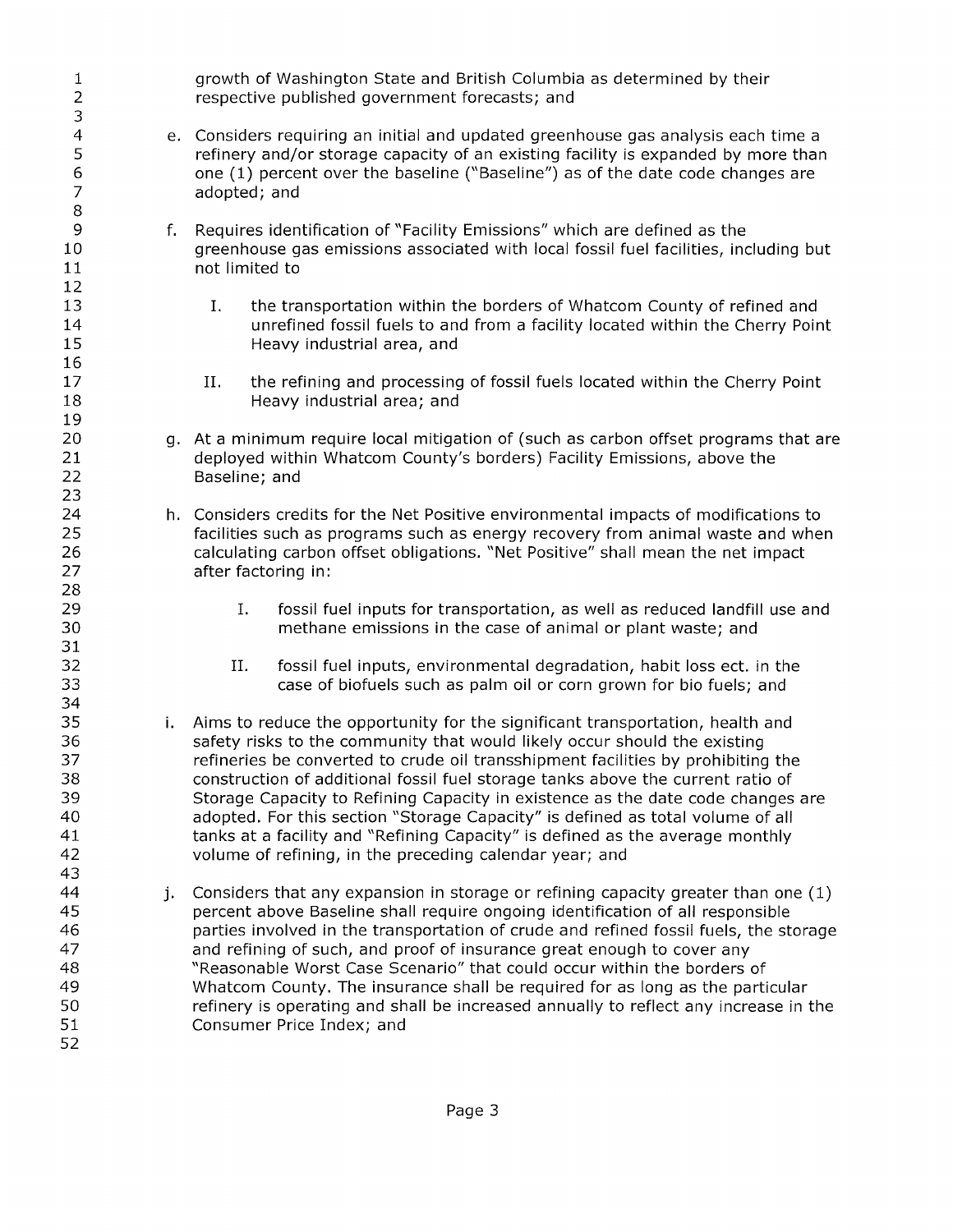| 1<br>$\overline{c}$<br>3<br>4<br>5<br>6<br>$\overline{7}$<br>$\bf8$<br>9<br>10<br>11<br>12<br>13<br>14<br>15<br>16 |               | k. Recognizes that the term "Reasonable Worst Case Scenario" shall mean the<br>derailment and subsequent explosion, fire and extensive contamination of air,<br>soil, marine environments, all local public and private infrastructure, including but<br>limited to roads, buildings, parks and sewer systems. The scenario shall assume<br>the event occurs in high wind conditions, during an earthquake, in the downtown<br>core of Bellingham, involves a train of maximum possible operating length train,<br>travelling three times faster than normal, fully loaded with the most volatile<br>cargo transported to or from Cherry Point, transported in the least safe tankers in<br>use anywhere in North America, that the cleanup shall take a minimum of ten<br>years, require the relocation of all businesses and residents within a minimum of<br>a five mile radius and include the cost of fully compensating all the individuals<br>and businesses directly and indirectly affected. Please note this scenario is in<br>direct proportion to what happened during the Lac-Mégantic rail disaster which<br>involved a train of less than maximum size that occurred in Quebec, Canada on<br>July 6, 2013 and which five years on the community has yet to recover from. |
|--------------------------------------------------------------------------------------------------------------------|---------------|-----------------------------------------------------------------------------------------------------------------------------------------------------------------------------------------------------------------------------------------------------------------------------------------------------------------------------------------------------------------------------------------------------------------------------------------------------------------------------------------------------------------------------------------------------------------------------------------------------------------------------------------------------------------------------------------------------------------------------------------------------------------------------------------------------------------------------------------------------------------------------------------------------------------------------------------------------------------------------------------------------------------------------------------------------------------------------------------------------------------------------------------------------------------------------------------------------------------------------------------------------------------------------------------|
| 17<br>18<br>19                                                                                                     |               | BE IT FURTHER RESOLVED that Council requests the Planning and Development<br>department ensure any changes to the county code do NOT cause any of the following:                                                                                                                                                                                                                                                                                                                                                                                                                                                                                                                                                                                                                                                                                                                                                                                                                                                                                                                                                                                                                                                                                                                        |
| 20<br>21<br>22                                                                                                     |               | 1. Unnecessarily delay the implementation of future safety upgrades that if not<br>made could potentially place the workers or environment at any risk.                                                                                                                                                                                                                                                                                                                                                                                                                                                                                                                                                                                                                                                                                                                                                                                                                                                                                                                                                                                                                                                                                                                                 |
| 23<br>24<br>25<br>26                                                                                               |               | 2. Unnecessarily delay improvements that would have a positive impact on climate<br>change, such as increased efficiency, reduced pollution or greenhouse gas<br>emissions; and                                                                                                                                                                                                                                                                                                                                                                                                                                                                                                                                                                                                                                                                                                                                                                                                                                                                                                                                                                                                                                                                                                         |
| 27<br>28<br>29<br>30<br>31                                                                                         |               | 3. "Catch 22's" where the County withholds permits until other agencies have issued<br>theirs, such as the Army Core of Engineers which will traditionally refuse to issue<br>a permit until the local government has approved the project; and                                                                                                                                                                                                                                                                                                                                                                                                                                                                                                                                                                                                                                                                                                                                                                                                                                                                                                                                                                                                                                         |
| 32<br>33<br>34<br>35                                                                                               |               | 4. Contradictory language such as providing exemptions from the Conditional Use<br>Permit "CUP" for minor projects, but which later language then forbids being<br>issued because they are located in Cherry Point or are related to fossil fuels.                                                                                                                                                                                                                                                                                                                                                                                                                                                                                                                                                                                                                                                                                                                                                                                                                                                                                                                                                                                                                                      |
| 36<br>37<br>38<br>39<br>40                                                                                         | AT            | <sup>2ૂ9th ⁄</sup> day of<br>January<br>2019.<br>ADOPTED this .<br>WHATCOM/COUNTY COUNCIL<br>$\sum_{o}^{n}$<br>COUNTY<br>WHATCOM<br>COUNTX, WASHINGTON                                                                                                                                                                                                                                                                                                                                                                                                                                                                                                                                                                                                                                                                                                                                                                                                                                                                                                                                                                                                                                                                                                                                  |
| 41<br>42<br>43                                                                                                     | Dana Brown-Da | Rud Browne, Council Chair<br>the Council<br>of >                                                                                                                                                                                                                                                                                                                                                                                                                                                                                                                                                                                                                                                                                                                                                                                                                                                                                                                                                                                                                                                                                                                                                                                                                                        |
| 44<br>45<br>46<br>47<br>48<br>49<br>50<br>51                                                                       |               | APPROVED AS TO FORM!<br>Civil Deputy Proseduto                                                                                                                                                                                                                                                                                                                                                                                                                                                                                                                                                                                                                                                                                                                                                                                                                                                                                                                                                                                                                                                                                                                                                                                                                                          |
| 52<br>53                                                                                                           |               |                                                                                                                                                                                                                                                                                                                                                                                                                                                                                                                                                                                                                                                                                                                                                                                                                                                                                                                                                                                                                                                                                                                                                                                                                                                                                         |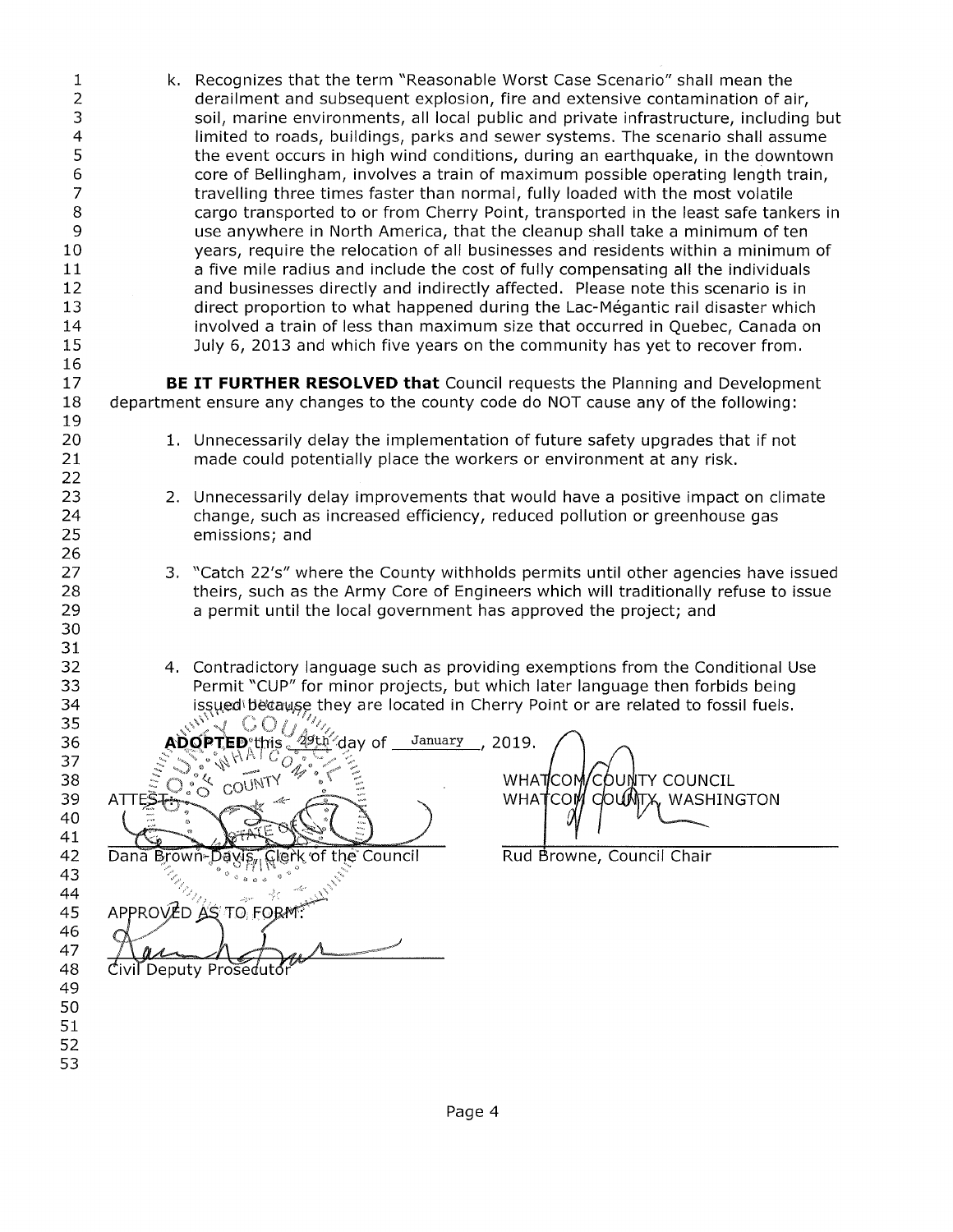|    | EXHIBIT "A"<br>(SCOPE OF WORK)                                                                  |
|----|-------------------------------------------------------------------------------------------------|
| З  |                                                                                                 |
| 4  | The Contractor shall represent Whatcom County and assist in $(1)$ examining existing            |
| 5. | County laws including those related to public health, safety, development, building, zoning,    |
| -6 | permitting, electrical, nuisance, and fire codes and develop recommendations for legal ways     |
|    | the County may choose to limit the negative impacts on public safety, transportation, the       |
| -8 | economy, and environment from crude oil, coal, liquefied petroleum gases, and natural gas       |
| -9 | exports from the Cherry Point UGA above levels in existence as of March 1, 2017; (2)            |
| 10 | providing clear guidance to current and future county councils on the County' s legal rights,   |
| 11 | responsibilities and limitations regarding interpretation and application of project evaluation |
| 12 | under Section 20. 88. 130 (Major Projects Permits) of the Whatcom County Code; and (3)          |
| 13 | based on the above study, developing proposed Comprehensive Plan amendments and                 |
| 14 | associated code and rule amendments for Council consideration as soon as possible.              |
|    |                                                                                                 |

 $\label{eq:2.1} \frac{d\mathbf{r}}{dt} = \frac{1}{2} \sum_{i=1}^n \frac{d\mathbf{r}}{dt} \mathbf{r}_i \mathbf{r}_i \mathbf{r}_i$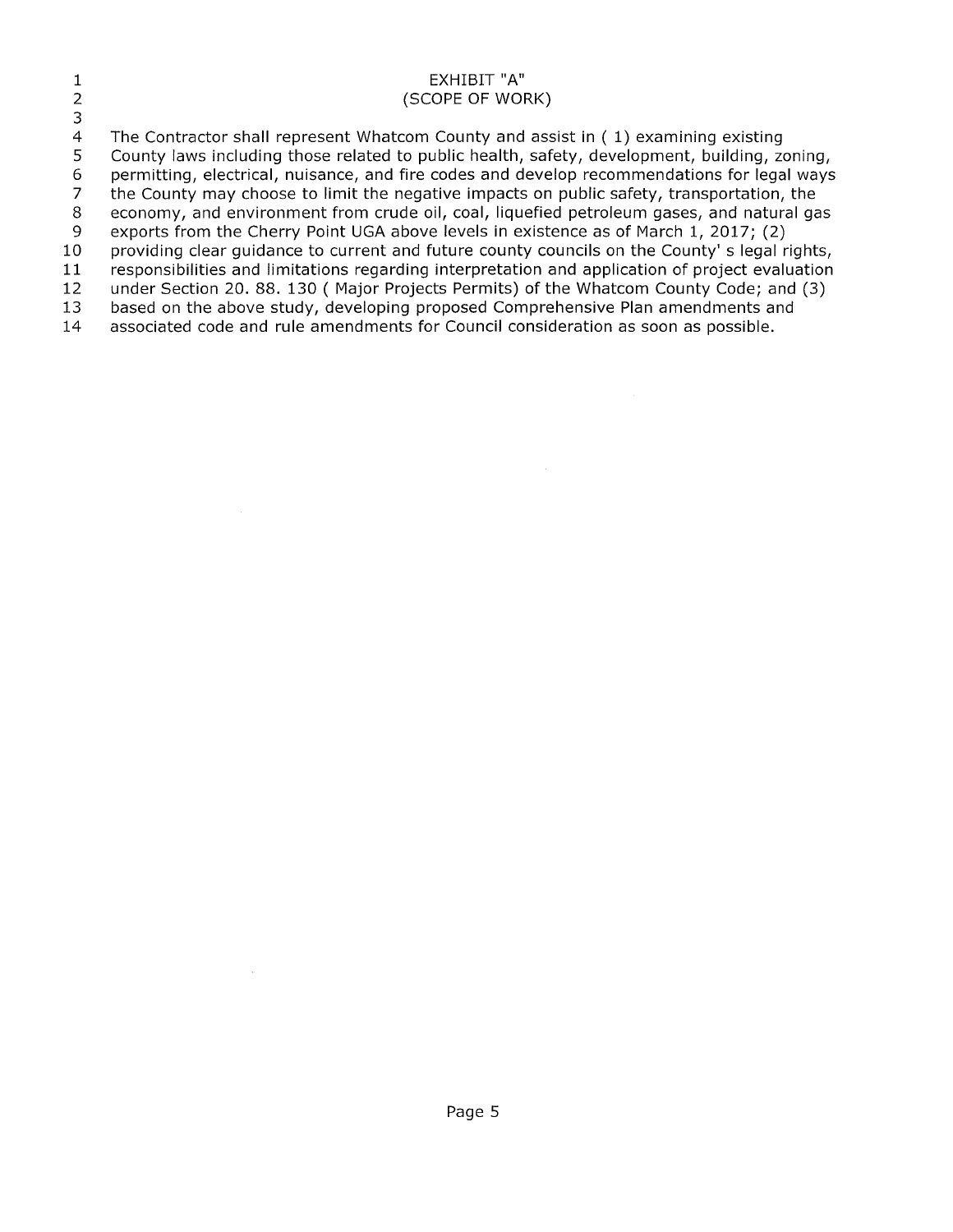# **Exhibit D**

# **Whatcom County Code Title 16 Amendments**

## *Amend WCC Chapter 16.08, State Environmental Policy Act (SEPA), as follows:*

16.08.065 Purpose of this article and adoption by reference.

A. This article contains the rules for deciding whether a proposal has a "probable significant, adverse environmental impact" requiring an EIS to be prepared. This article also contains rules for evaluating the impacts of proposals not requiring an EIS. The county adopts the following sections by reference, as supplemented in this part:

**WAC** 

- [197-11-300](https://www.codepublishing.com/cgi-bin/wac.pl?cite=197-11-300) Purpose of this part.
- [197-11-305](https://www.codepublishing.com/cgi-bin/wac.pl?cite=197-11-305) Categorical exemptions.
- [197-11-310](https://www.codepublishing.com/cgi-bin/wac.pl?cite=197-11-310) Threshold determination required.
- [197-11-315](https://www.codepublishing.com/cgi-bin/wac.pl?cite=197-11-315) Environmental checklist.
- [197-11-330](https://www.codepublishing.com/cgi-bin/wac.pl?cite=197-11-330) Threshold determination process.
- [197-11-335](https://www.codepublishing.com/cgi-bin/wac.pl?cite=197-11-335) Additional information.
- [197-11-340](https://www.codepublishing.com/cgi-bin/wac.pl?cite=197-11-340) Determination of nonsignificance (DNS).
- [197-11-350](https://www.codepublishing.com/cgi-bin/wac.pl?cite=197-11-350) Mitigated DNS.
- [197-11-355](https://www.codepublishing.com/cgi-bin/wac.pl?cite=197-11-355) Optional DNS process.
- [197-11-360](https://www.codepublishing.com/cgi-bin/wac.pl?cite=197-11-360) Determination of significance (DS)/initiation of scoping.
- [197-11-390](https://www.codepublishing.com/cgi-bin/wac.pl?cite=197-11-390) Effect of threshold determination.
- [197-11-800](https://www.codepublishing.com/cgi-bin/wac.pl?cite=197-11-800) Categorical exemptions.
- [197-11-880](https://www.codepublishing.com/cgi-bin/wac.pl?cite=197-11-880) Emergencies.
- [197-11-890](https://www.codepublishing.com/cgi-bin/wac.pl?cite=197-11-890) Petitioning Ecology to change exemptions.

B. The County also adopts supplemental procedures that shall be incorporated into SEPA review, including, but not limited to Whatcom County's SEPA Worksheet for Fossil Fuel Facilities, New or Modified.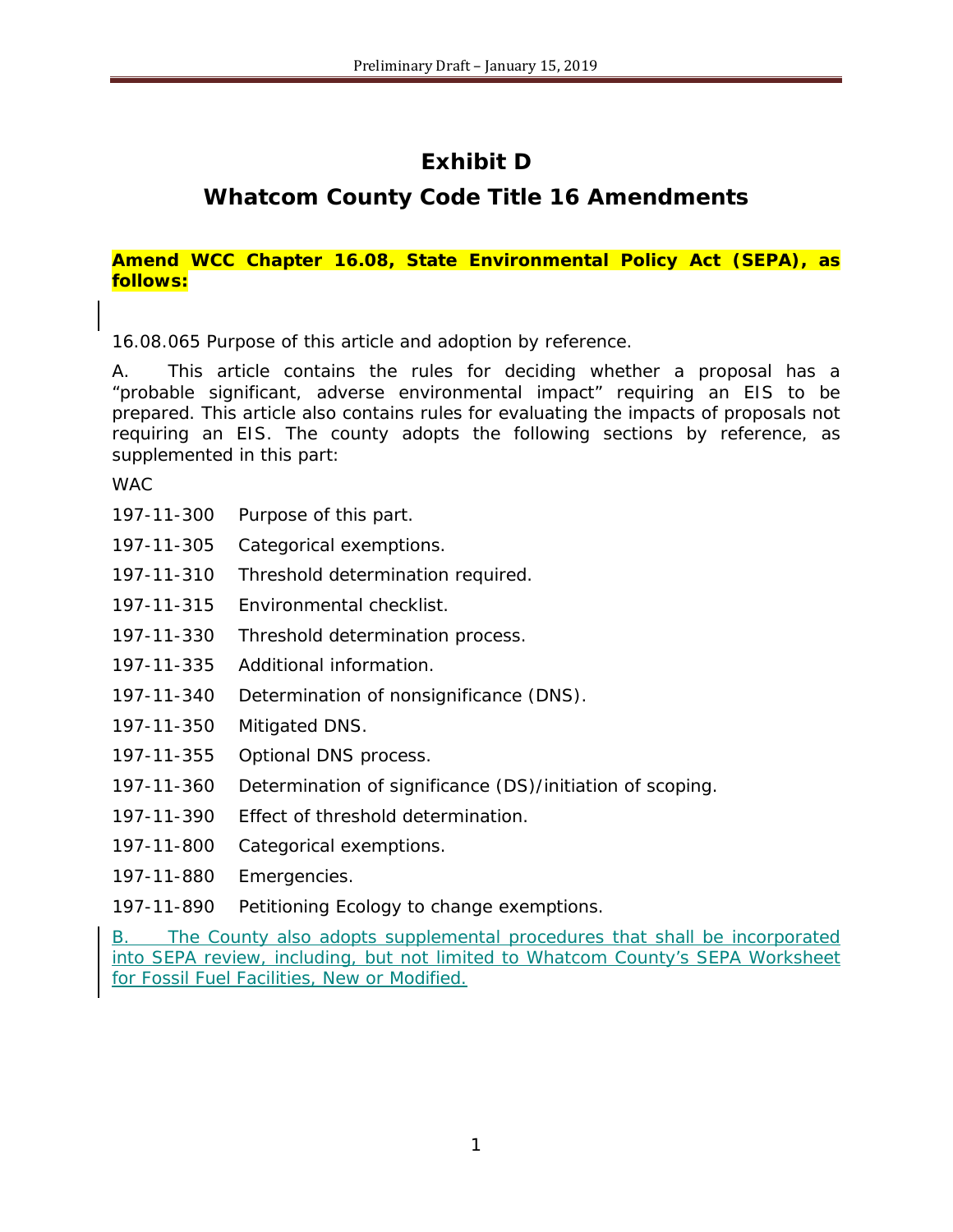16.08.080 Use of exemptions.

A. Each department within the county that receives an application for a license, or, in the case of governmental proposals, the department initiating the proposal, shall determine whether the license and/or the proposal is exempt. The department's determination that a proposal is exempt shall be final and not subject to administrative review. If a proposal is exempt, none of the procedural requirements of this chapter apply to the proposal. The county shall not require completion of an environmental checklist for an exempt proposal.

B. In determining whether or not a proposal is exempt, the department shall make certain the proposal is properly defined and shall identify the governmental licenses required (WAC [197-11-060\)](https://www.codepublishing.com/cgi-bin/wac.pl?cite=197-11-060). If a proposal includes exempt and nonexempt actions, the department shall determine the lead agency, even if the license application that triggers the department's consideration is exempt.

C. If a proposal includes both exempt and nonexempt actions, the county may authorize exempt actions prior to compliance with the procedural requirements of this chapter, except that:

- 1. The county shall not give authorization for:
	- a. Any nonexempt action,
	- b. Any action that would have an adverse environmental impact, or
	- c. Any action that would limit the choice of alternatives;

2. A department may withhold approval of an exempt action that would lead to modification of the physical environment, when such modifications would serve no purpose if nonexempt action(s) were not approved; and

3. A department may withhold approval of exempt actions that would lead to substantial financial expenditures by a private applicant when the expenditures would serve no purpose if nonexempt action(s) were not approved.

D. Proposals for Fossil Fuel Facilities, new or modified, are not exempt actions.

(Ord. 98-048 Exh. A; Ord. 84-122 Part 3 (part)).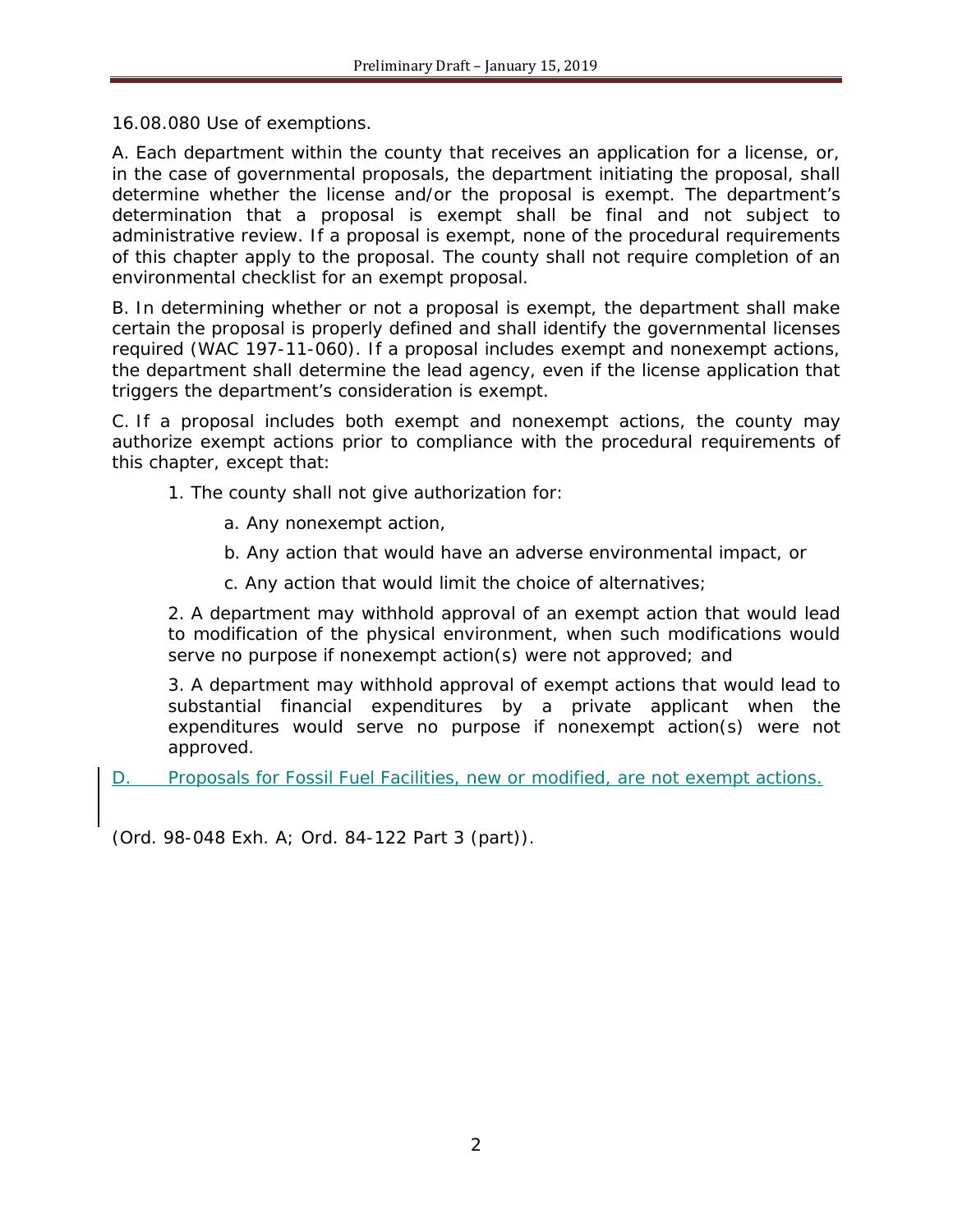## 16.08.090 Environmental Checklist

A. Except as provided in subsection D of this section, a completed environmental checklist (or a copy), in the form provided in WAC [197-11-960,](https://www.codepublishing.com/cgi-bin/wac.pl?cite=197-11-960) shall be filed at the same time as an application for a permit, license, certificate, or other approval not specifically exempted in this chapter; except, a checklist is not needed if the county and applicant agree an EIS is required, SEPA compliance has been completed, or SEPA compliance has been initiated by another agency. The county shall use the environmental checklist to determine the lead agency and, if the county is the lead agency, for determining the responsible official and for making the threshold determination.

B. For private proposals, the county will require the applicant to complete the environmental checklist, providing assistance as necessary. For county proposals, the department initiating the proposal shall complete the environmental checklist for that proposal.

C. The county may require that it, and not the private applicant, will complete all or part of the environmental checklist for a private proposal, if anyeither of the following occurs:

1. The county has technical information on a question or questions that is unavailable to the private applicant; or

2. The applicant has provided inaccurate information on previous proposals or on proposals currently under consideration; or

3. The proposal is for a Fossil Fuel Facility, new or modified.

D. For proposals submitted as planned actions under WAC [197-11-164,](https://www.codepublishing.com/cgi-bin/wac.pl?cite=197-11-164) the county shall use its existing environmental checklist form or may modify the environmental checklist form as provided in WAC [197-11-315.](https://www.codepublishing.com/cgi-bin/wac.pl?cite=197-11-315) If a modified form is prepared, it must be sent to the Department of Ecology to allow at least a 30-day review prior to use. (Ord. 98-048 Exh. A; Ord. 84-122 Part 3 (part)).

E. For any proposed Fossil Fuel Facility, new or modified, the proponent will complete Whatcom County's SEPA Checklist, including the County's SEPA Worksheet for Fossil Fuel Facilities, New or Modified which shall be considered a part of the Checklist.

*[NOTE: The Worksheet for Fossil Fuel Facilities, new or modified, will be developed and codified with the ordinance. The worksheet assists the Responsible Official and applicant to analyze the "significance" of impacts that may occur from continued or increased activity, including but not limited to analysis of both direct, indirect and cumulative impacts resulting from:*

- *windborne transport of burned fossil fuel emissions into Whatcom County;*
- **III** life cycle greenhouse gas emissions above existing levels;
- **transits of tankers or barges and their support vessels that have the potential** *to interfere with commercial and treaty tribe fishing areas;*
- *releases of stormwater and wastewater to groundwater, marine waters, intertidal wetlands, streams within the shorelines, and to their headwaters].*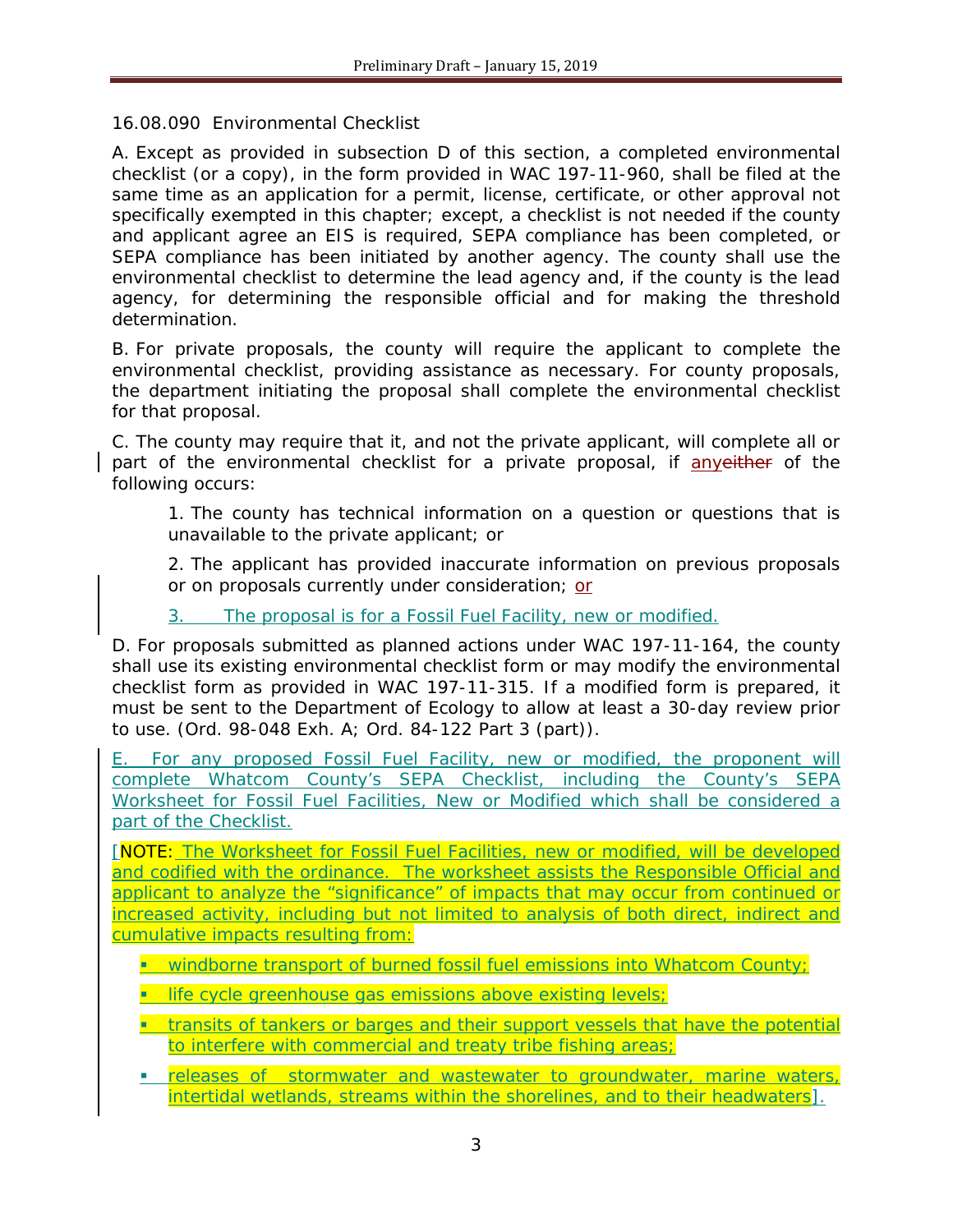16.08.105 Determination of Significance for Fossil Fuel Facilities, New or Modified.

The SEPA Responsible Official shall issue a determination of significance, requiring preparation of an EIS, for any Fossil Fuel Facility, new or modified, that does not apply for or qualify for the CUP exemption made available in WCC 20.84.230. The decision not to apply for a CUP exemption, or the Director's determination that a Fossil Fuel Facility does not qualify for a CUP exemption, shall be determinative that an EIS is required under SEPA to address the environmental impacts described in WCC 16.08.121, in addition to other factors required by this chapter.

16.08.120 Preparation of EIS – Additional considerations.

A. Preparation of draft and final EISs (DEIS and FEIS) and draft and final supplemental EISs (SEIS) is the responsibility of planning and development services under the direction of the responsible official. Before the county issues an EIS, the responsible official shall be satisfied that it complies with this chapter and Chapter [197-11](https://www.codepublishing.com/cgi-bin/wac.pl?cite=197-11) WAC.

B. The DEIS and FEIS or draft and final SEIS shall be prepared by county staff, the applicant, or by a consultant selected consistent with WCC 16.08.200.B.2. If the responsible official requires an EIS for a proposal and determines that someone other than the county will prepare the EIS, the responsible official shall notify the applicant immediately after completion of the threshold determination. The responsible official shall also notify the applicant of the county's procedure for EIS preparation, including approval of the DEIS and FEIS prior to distribution.

C. The county may require an applicant to provide information the county does not possess, including specific investigations. However, the applicant is not required to supply information that is not required under this chapter or that is being requested from another agency. (This does not apply to information the county may request under another ordinance or statute.

D. The SEPA responsible official shall administer and have signatory authority for all EIS bank accounts.

E. Documents prepared by the applicant or their third party consultants, including draft reports (which shall be stamped "draft"), submitted to the County during the Draft EIS or Draft SEIS preparation process shall become public records to be posted on any county project websites and otherwise disclosed to the public, simultaneous with the first review of the documents by any County staff.

(Ord. 98-048 Exh. A; Ord. 84-122 Part 4 (part)).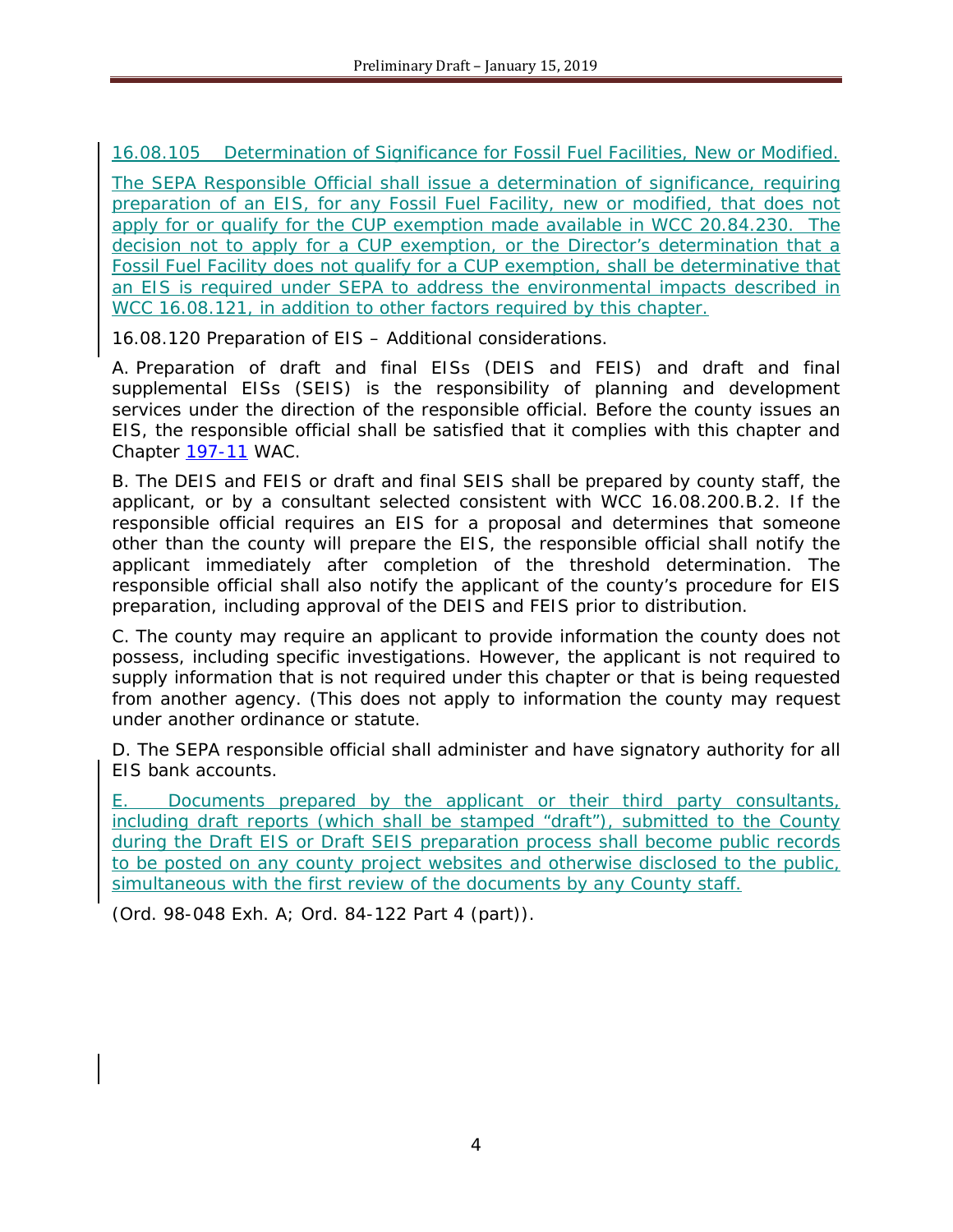16.08.121 Preparation of EIS – Analysis of Greenhouse Gases, Habitat and Species of Significance and Tribal Treaty Rights.

A. If a draft and final EIS or SEIS is required for a proposal, the EIS or SEIS shall include a greenhouse gas analysis which includes at a minimum:

(1) All direct, on-site, emissions related to the project;

(2) All emissions from electricity--to be generated off-site but used onsite--related to the project;

(3) All indirect or lifecycle emissions associated with the extraction, transport and refining or processing of the bulk fossil fuel;

(4) The emissions associated with combustion of the fuel;

(5) If the project is a change in use, an analysis of the change in emissions compared to the existing use;

(6) A plan to mitigate, through verified offsets, 100% of emissions in sections (1) through (4), herein, with a preference for mitigation that will occur in, or near, Whatcom County;

Nothing in this section will be used to justify the use of emissions offsets to allow for increases in toxic or air criteria pollution sources affecting human health. The Director shall consult regularly with the Council-appointed Climate Impacts Advisory Group on the adequacy of these criteria and the need for code amendments adding to or modifying these SEPA EIS requirements.

B. For Fossil Fuel Facilities, New or Modified, proposed within the county's shoreline jurisdiction or associated wetlands and streams and if a draft and final EIS or SEIS is required, the EIS or SEIS shall include an analysis of:

Any probable significant adverse environmental impacts on fisheries and marine mammals, including Cherry Point Herring, Chinook Salmon and Southern Resident Killer Whales. Any adverse impact to these species and their habitat in the Salish Sea will be presumed to be "significant" under SEPA in the absence of specific scientific proof to the contrary as to causation or probability; and

To ensure consistency with federal law, an analysis of proposal impacts on physical interference with past, current and future fishing rights of the Lummi, Nooksack, Suquamish, Swinomish and Tulalip Tribes, including data sets reviewed by these tribes in writing.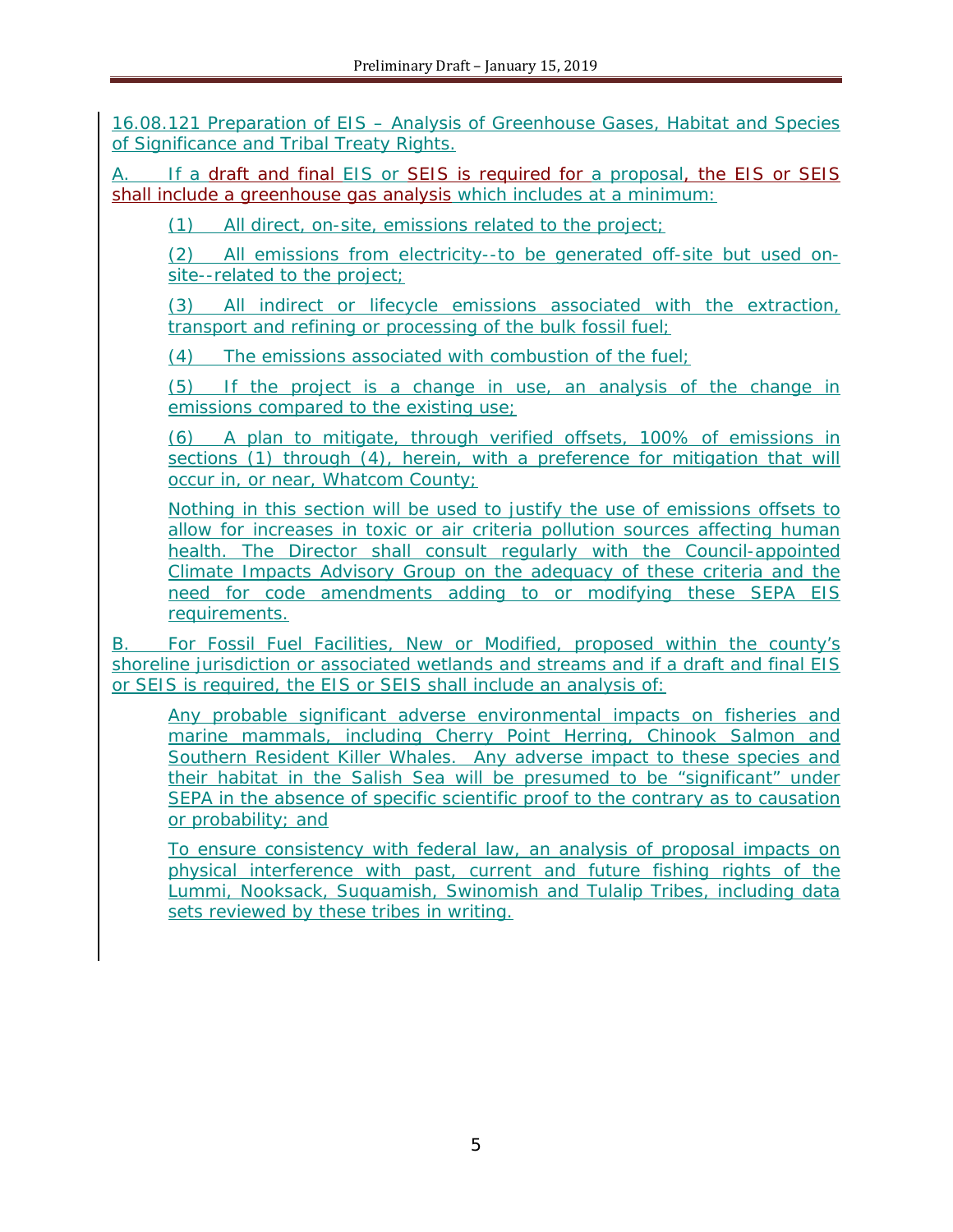16.08.150 Purpose of this article and adoption by reference.

This article contains rules for using and supplementing existing environmental documents prepared under SEPA or National Environmental Policy Act (NEPA) for the county's own environmental compliance. The county adopts the following sections by reference:

WAC

[197-11-164](https://www.codepublishing.com/cgi-bin/wac.pl?cite=197-11-164) Planned actions – Definitions and criteria.

[197-11-168](https://www.codepublishing.com/cgi-bin/wac.pl?cite=197-11-168) Ordinances or resolutions designating planned actions – Procedure for adoption.

- [197-11-172](https://www.codepublishing.com/cgi-bin/wac.pl?cite=197-11-172) Planned actions Project review.
- [197-11-600](https://www.codepublishing.com/cgi-bin/wac.pl?cite=197-11-600) When to use existing environmental documents.
- [197-11-610](https://www.codepublishing.com/cgi-bin/wac.pl?cite=197-11-610) Use of NEPA documents.
- [197-11-620](https://www.codepublishing.com/cgi-bin/wac.pl?cite=197-11-620) Supplemental environmental impact statement Procedures.
- [197-11-625](https://www.codepublishing.com/cgi-bin/wac.pl?cite=197-11-625) Addenda Procedures.
- [197-11-630](https://www.codepublishing.com/cgi-bin/wac.pl?cite=197-11-630) Adoption Procedures.
- [197-11-635](https://www.codepublishing.com/cgi-bin/wac.pl?cite=197-11-635) Incorporation by reference –Procedures.
- [197-11-640](https://www.codepublishing.com/cgi-bin/wac.pl?cite=197-11-640) Combining documents.

(Ord. 98-048 Exh. A; Ord. 84-122 Part 6).

In the case of SEPA review for Fossil Fuel Facilities, New or Modified, the County hereby declines to exercise its option of adopting NEPA documents. The Department shall not utilize the Planned action or Addenda procedures in the evaluation of these facilities, in order to ensure that SEPA environmental review and SEPA appeals take place at the same time as review and appeals of the underlying project permit.

#### 16.08.160 Substantive authority.

A. The policies and goals set forth in this chapter are supplementary to those in the existing authorization of Whatcom County.

B. The county may attach conditions to a permit or approval for a proposal so long as:

1. Such conditions are necessary to mitigate specific probable adverse environmental impacts identified in environmental documents prepared pursuant to this chapter; and

2. Such conditions are in writing; and

3. The mitigation measures included in such conditions are reasonable and capable of being accomplished; and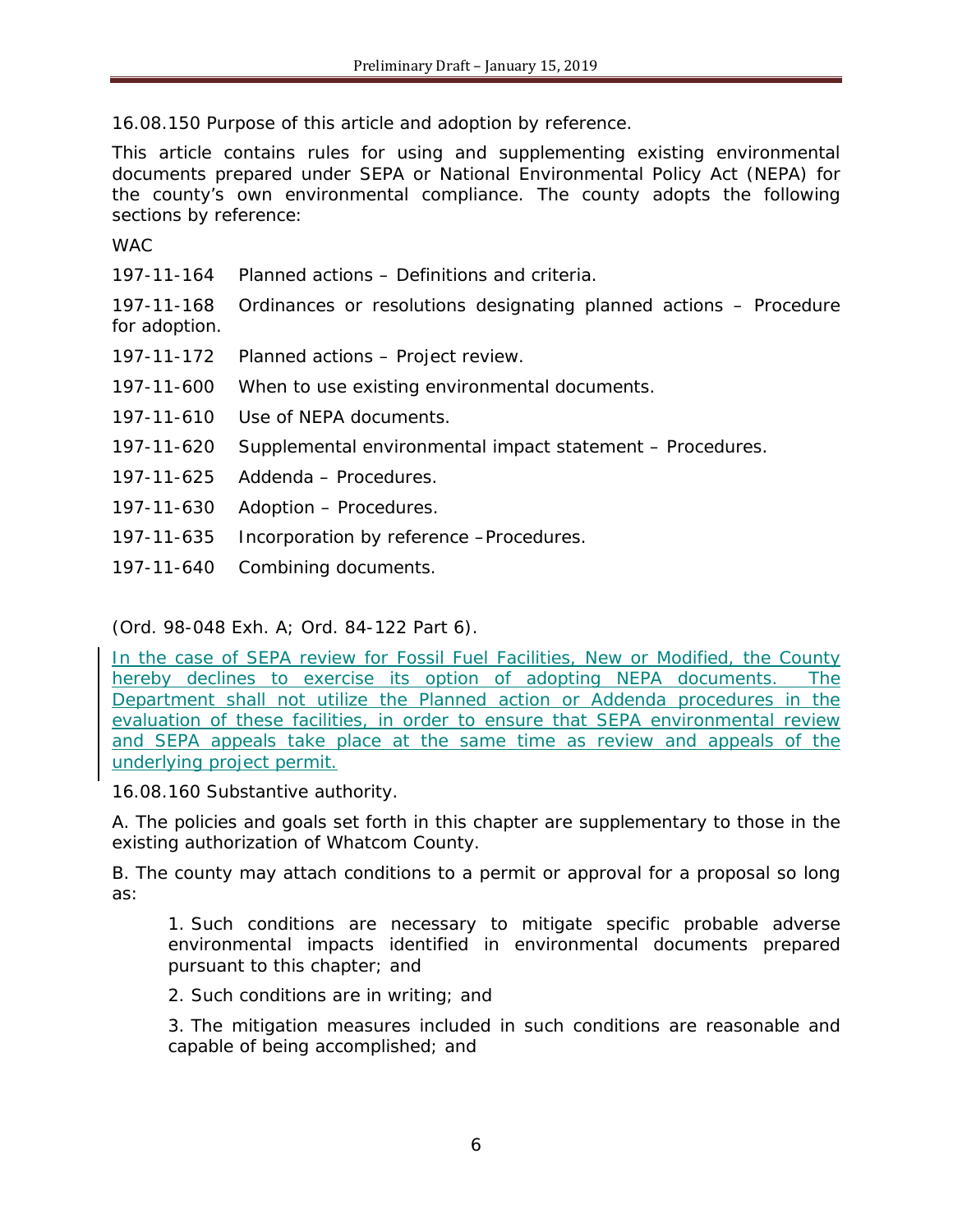4. The county has considered whether other local, state, or federal mitigation measures applied to the proposal are sufficient to mitigate the identified impacts; and

5. Such conditions are based on one or more policies in subsection D of this section and cited in the license or other decision document.

C. The county may deny a permit or approval for a proposal on the basis of SEPA so long as:

1. A finding is made that approving the proposal would result in probable significant adverse environmental impacts that are identified in a FEIS or final SEIS prepared pursuant to this chapter; and

2. A finding is made that there are no reasonable mitigation measures capable of being accomplished that are sufficient to mitigate the identified impact; and

3. The denial is based on one or more policies identified in subsection D of this section and identified in writing in the decision document.

D. The county designates and adopts by reference the following policies as the basis for the county's exercise of SEPA authority pursuant to this section:

1. The county shall use all practicable means, consistent with other essential considerations of state policy, to improve and coordinate plans, functions, programs, and resources to the end that the state and its citizens may:

a. Fulfill the responsibilities of each generation as trustee of the environment for succeeding generations;

b. Assure for all people of Washington safe, healthful, productive, and aesthetically and culturally pleasing surroundings;

c. Attain the widest range of beneficial uses of the environment without degradation, risk to health or safety, or other undesirable and unintended consequences;

d. Preserve important historic, cultural, and natural aspects of our national heritage;

e. Maintain, wherever possible, an environment which supports diversity and variety of individual choice;

f. Achieve a balance between population and resource use which will permit high standards of living and a wide sharing of life's amenities; and

g. Enhance the quality of renewable resources and approach the maximum attainable recycling of depletable resources.

2. The county recognizes that each person has a fundamental and inalienable right to a healthful environment and that each person has a responsibility to contribute to the preservation and enhancement of the environment.

3. **[Placeholder:** citing protection of treaty rights, clean water rights, and ESA as basis for action]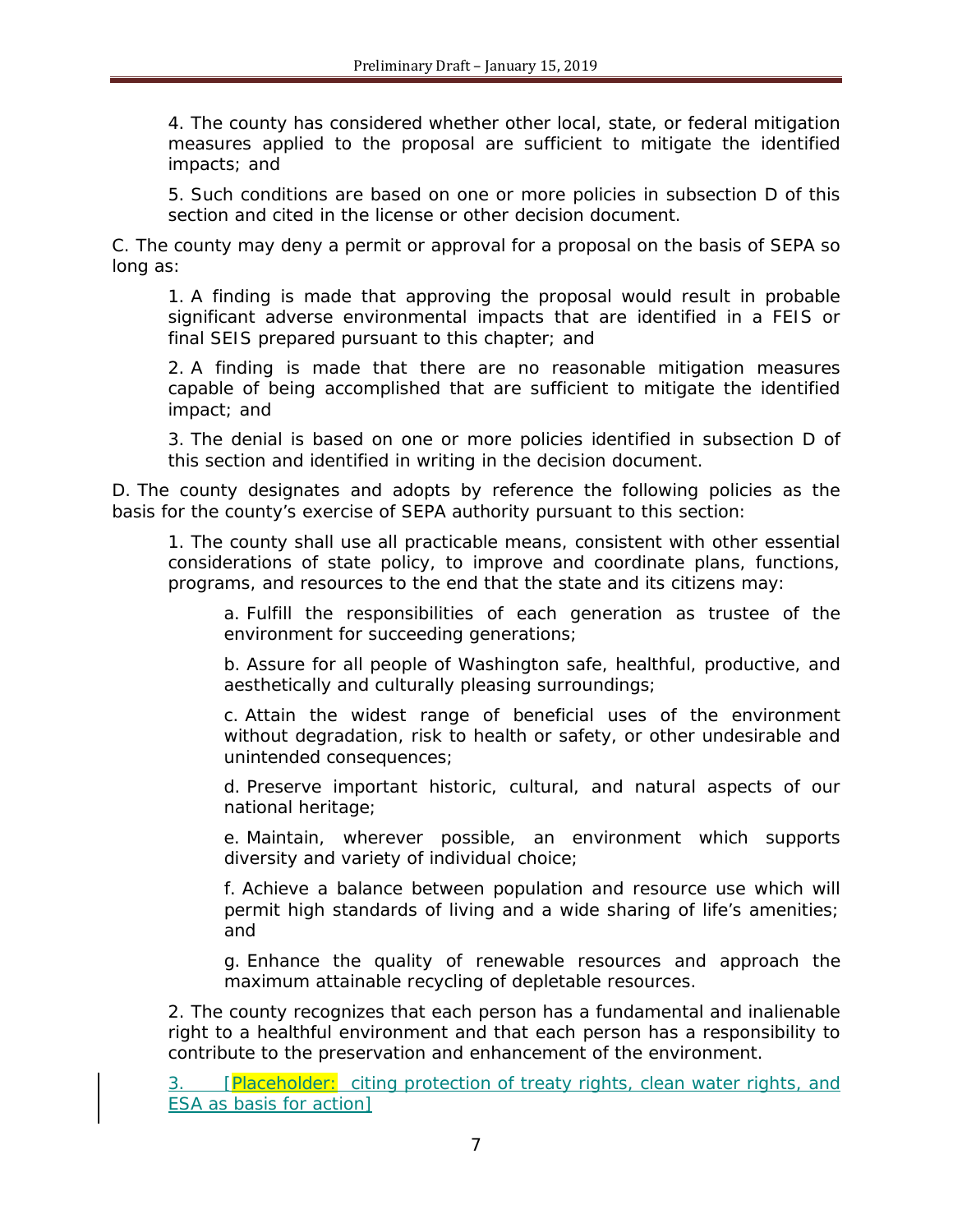4. **[Placeholder:** archeological and cultural significance]

5. The County acknowledges the Nooksack River is critical habitat for important marine and freshwater species such as Chinook Salmon which are listed as threatened under the Endangered Species Act.

6. The county adopts by reference the policies in the following federal and state documents:

The WA Growth Management Act, RCW ch. 36.70A.

The WA Shoreline Management Act, RCW ch. 90.58.

The WA Water Pollution Control Act, RCW ch. 90.48.

The WA Clean Air Act, RCW ch. 70.94.

The Federal Clean Air Act, 42 U.S.C. § 7401, et seq.

Federal Water Pollution Control Act (Clean Water Act), 33 U.S.C. 1251, et seq.

73. The county adopts by reference the policies in the following county and state documents:

Washington State Archeological and Historic Preservation Laws, RCW ch. 27.53; ch. 43.334; ch. 68.60.

Whatcom County Comprehensive Land Use Plan (inclusive of goal statements and all subarea components)

Whatcom County Shoreline Management Program

Whatcom County Subdivision Ordinance

Whatcom County Solid Waste Management Plan

Whatcom County Critical Areas Ordinance

Washington State Department of Natural Resources Cherry Point Aquatic Reserve Management Plan;

All official land use controls adopted by Whatcom County, including this chapter.

8. It is the policy of Whatcom County to ensure that actions do not increase probable significant adverse environmental impacts on: (a) the populations of fisheries and marine mammals, including Cherry Point Herring, Chinook Salmon and Southern Resident Killer Whales; (b) the effectiveness of population recovery efforts in the Salish Sea for Cherry Point Herring, Chinook Salmon and Southern Resident Killer Whales; or (c) net habitat recovery efforts within Whatcom County or adjacent jurisdictions. Any adverse impact to these species and their habitat in the Salish Sea will be presumed to be "significant" under SEPA in the absence of specific scientific proof to the contrary as to causation or probability.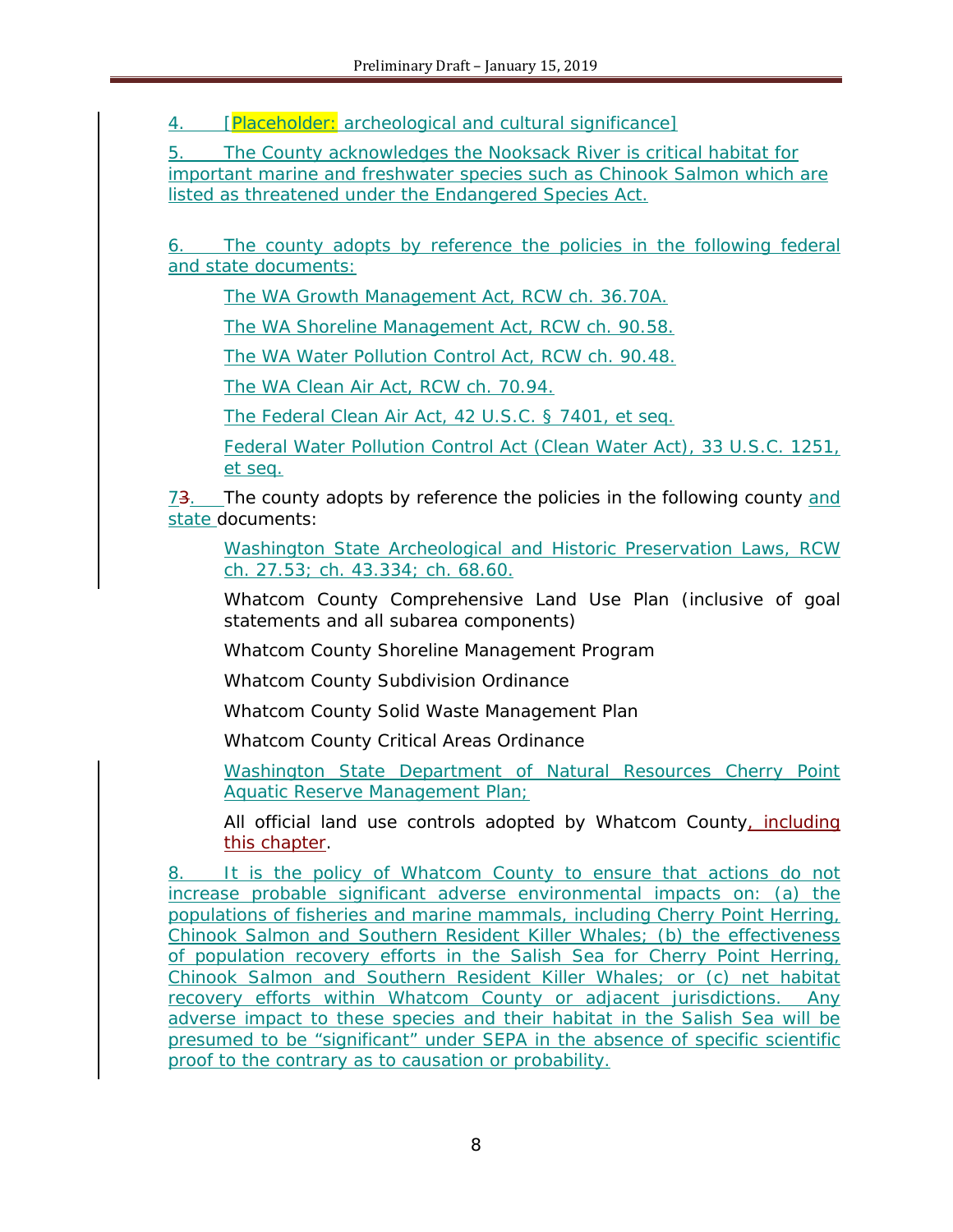9. It is the policy of Whatcom County, consistent with federal law, to ensure that actions do not interfere with current and future treaty-reserved fishing rights of the Lummi, Nooksack, Suquamish, Swinomish and Tulalip Tribes, and to ensure that project impact analysis under this policy include data sets reviewed by these tribes in writing.

10. It is the policy of Whatcom County to promote and ultimately achieve energy use by the public and private sectors that is 100% reliant on renewable energy. In furtherance of this goal, the County defines SEPA probable significant adverse environmental impacts related to air quality to mean emissions that result in an increase in one percent of County emissions (total County emissions identified in the most recent greenhouse gas inventory published by Whatcom County, as of the date of the application filing date), or twenty five thousand metric tons per year, whichever is less, based on single project emissions or the cumulative emissions for all projects applied for or approved on a single site (or aggregation of adjacent sites under common control) applied for over a period of five years.

(Ord. 98-048 Exh. A; Ord. 92-33 § 3; Ord. 84-122 Part 7 (part)).

# Article VIII. Definitions

16.08.175 Purpose of this article and adoption by reference.

This article contains uniform usage and definitions of terms under SEPA. The county adopts the following sections by reference, as supplemented by WAC [173-806-040:](https://www.codepublishing.com/cgi-bin/wac.pl?cite=173-806-040)

## WAC

[197-11-700](https://www.codepublishing.com/cgi-bin/wac.pl?cite=197-11-700) Definitions. [197-11-702](https://www.codepublishing.com/cgi-bin/wac.pl?cite=197-11-702) Act. [197-11-704](https://www.codepublishing.com/cgi-bin/wac.pl?cite=197-11-704) Action. [197-11-706](https://www.codepublishing.com/cgi-bin/wac.pl?cite=197-11-706) Addendum. [197-11-708](https://www.codepublishing.com/cgi-bin/wac.pl?cite=197-11-708) Adoption. [197-11-710](https://www.codepublishing.com/cgi-bin/wac.pl?cite=197-11-710) Affected tribe. [197-11-712](https://www.codepublishing.com/cgi-bin/wac.pl?cite=197-11-712) Affecting. [197-11-714](https://www.codepublishing.com/cgi-bin/wac.pl?cite=197-11-714) Agency. [197-11-716](https://www.codepublishing.com/cgi-bin/wac.pl?cite=197-11-716) Applicant. [197-11-718](https://www.codepublishing.com/cgi-bin/wac.pl?cite=197-11-718) Built environment. [197-11-720](https://www.codepublishing.com/cgi-bin/wac.pl?cite=197-11-720) Categorical exemption. [197-11-721](https://www.codepublishing.com/cgi-bin/wac.pl?cite=197-11-721) Closed record appeal. [197-11-722](https://www.codepublishing.com/cgi-bin/wac.pl?cite=197-11-722) Consolidated appeal. [197-11-724](https://www.codepublishing.com/cgi-bin/wac.pl?cite=197-11-724) Consulted agency.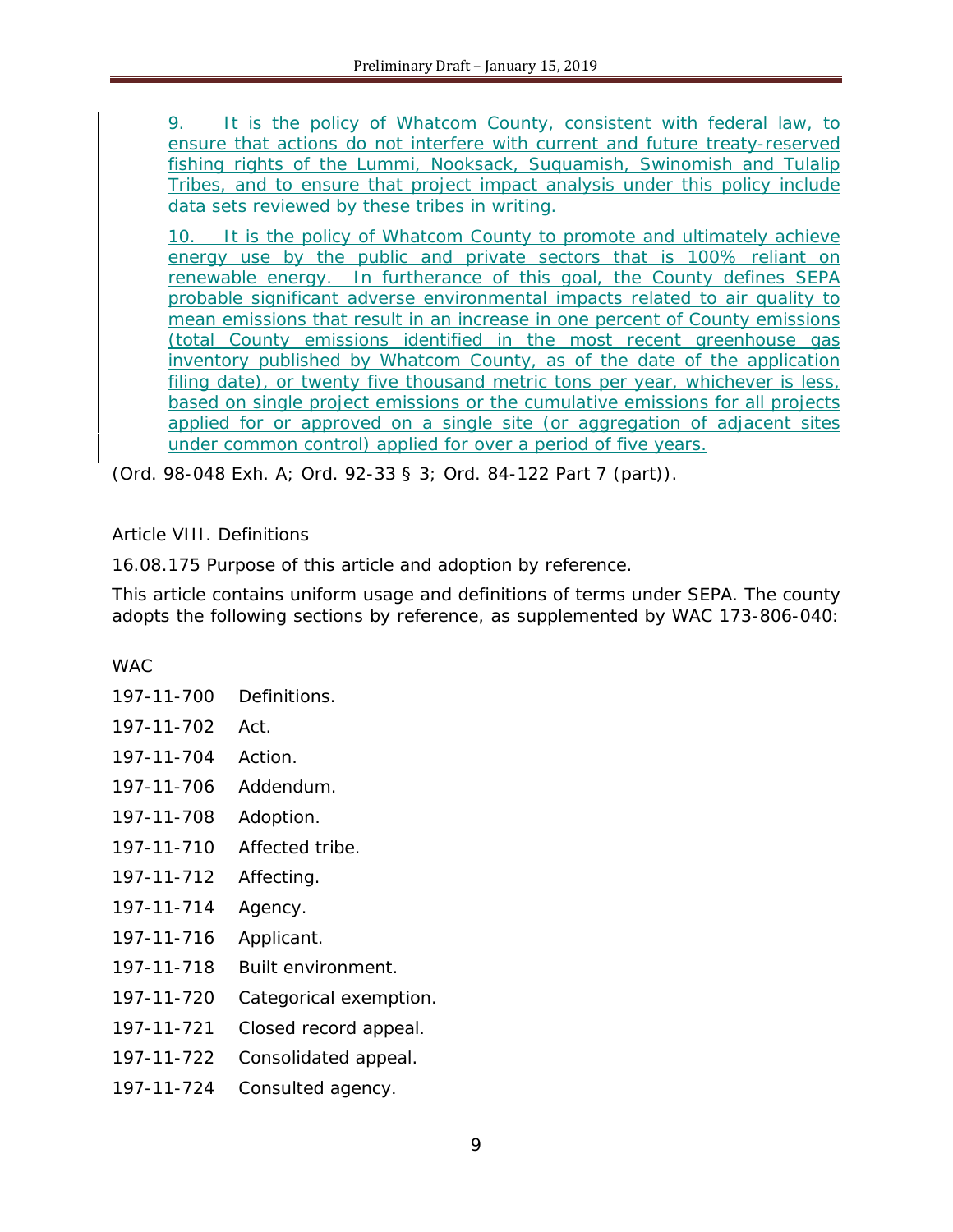- [197-11-726](https://www.codepublishing.com/cgi-bin/wac.pl?cite=197-11-726) Cost-benefit analysis.
- [197-11-728](https://www.codepublishing.com/cgi-bin/wac.pl?cite=197-11-728) County/city.
- [197-11-730](https://www.codepublishing.com/cgi-bin/wac.pl?cite=197-11-730) Decision maker.
- [197-11-732](https://www.codepublishing.com/cgi-bin/wac.pl?cite=197-11-732) Department.
- [197-11-734](https://www.codepublishing.com/cgi-bin/wac.pl?cite=197-11-734) Determination of nonsignificance (DNS).
- [197-11-736](https://www.codepublishing.com/cgi-bin/wac.pl?cite=197-11-736) Determination of significance (DS).
- [197-11-738](https://www.codepublishing.com/cgi-bin/wac.pl?cite=197-11-738) EIS.
- [197-11-740](https://www.codepublishing.com/cgi-bin/wac.pl?cite=197-11-740) Environment.
- [197-11-742](https://www.codepublishing.com/cgi-bin/wac.pl?cite=197-11-742) Environmental checklist.
- [197-11-744](https://www.codepublishing.com/cgi-bin/wac.pl?cite=197-11-744) Environmental document.
- [197-11-746](https://www.codepublishing.com/cgi-bin/wac.pl?cite=197-11-746) Environmental review.
- [197-11-750](https://www.codepublishing.com/cgi-bin/wac.pl?cite=197-11-750) Expanded scoping.
- [197-11-752](https://www.codepublishing.com/cgi-bin/wac.pl?cite=197-11-752) Impacts.
- [197-11-754](https://www.codepublishing.com/cgi-bin/wac.pl?cite=197-11-754) Incorporation by reference.
- [197-11-756](https://www.codepublishing.com/cgi-bin/wac.pl?cite=197-11-756) Lands covered by water.
- [197-11-758](https://www.codepublishing.com/cgi-bin/wac.pl?cite=197-11-758) Lead agency.
- [197-11-760](https://www.codepublishing.com/cgi-bin/wac.pl?cite=197-11-760) License.
- [197-11-762](https://www.codepublishing.com/cgi-bin/wac.pl?cite=197-11-762) Local agency.
- [197-11-764](https://www.codepublishing.com/cgi-bin/wac.pl?cite=197-11-764) Major action.
- [197-11-766](https://www.codepublishing.com/cgi-bin/wac.pl?cite=197-11-766) Mitigated DNS.
- [197-11-768](https://www.codepublishing.com/cgi-bin/wac.pl?cite=197-11-768) Mitigation.
- [197-11-770](https://www.codepublishing.com/cgi-bin/wac.pl?cite=197-11-770) Natural environment.
- [197-11-772](https://www.codepublishing.com/cgi-bin/wac.pl?cite=197-11-772) NEPA.
- [197-11-774](https://www.codepublishing.com/cgi-bin/wac.pl?cite=197-11-774) Nonproject.
- [197-11-775](https://www.codepublishing.com/cgi-bin/wac.pl?cite=197-11-775) Open record hearing.
- [197-11-776](https://www.codepublishing.com/cgi-bin/wac.pl?cite=197-11-776) Phased review.
- [197-11-778](https://www.codepublishing.com/cgi-bin/wac.pl?cite=197-11-778) Preparation.
- [197-11-780](https://www.codepublishing.com/cgi-bin/wac.pl?cite=197-11-780) Private project.
- [197-11-782](https://www.codepublishing.com/cgi-bin/wac.pl?cite=197-11-782) Probable.
- [197-11-784](https://www.codepublishing.com/cgi-bin/wac.pl?cite=197-11-784) Proposal.
- [197-11-786](https://www.codepublishing.com/cgi-bin/wac.pl?cite=197-11-786) Reasonable alternative.
- [197-11-788](https://www.codepublishing.com/cgi-bin/wac.pl?cite=197-11-788) Responsible official.
- [197-11-790](https://www.codepublishing.com/cgi-bin/wac.pl?cite=197-11-790) SEPA.